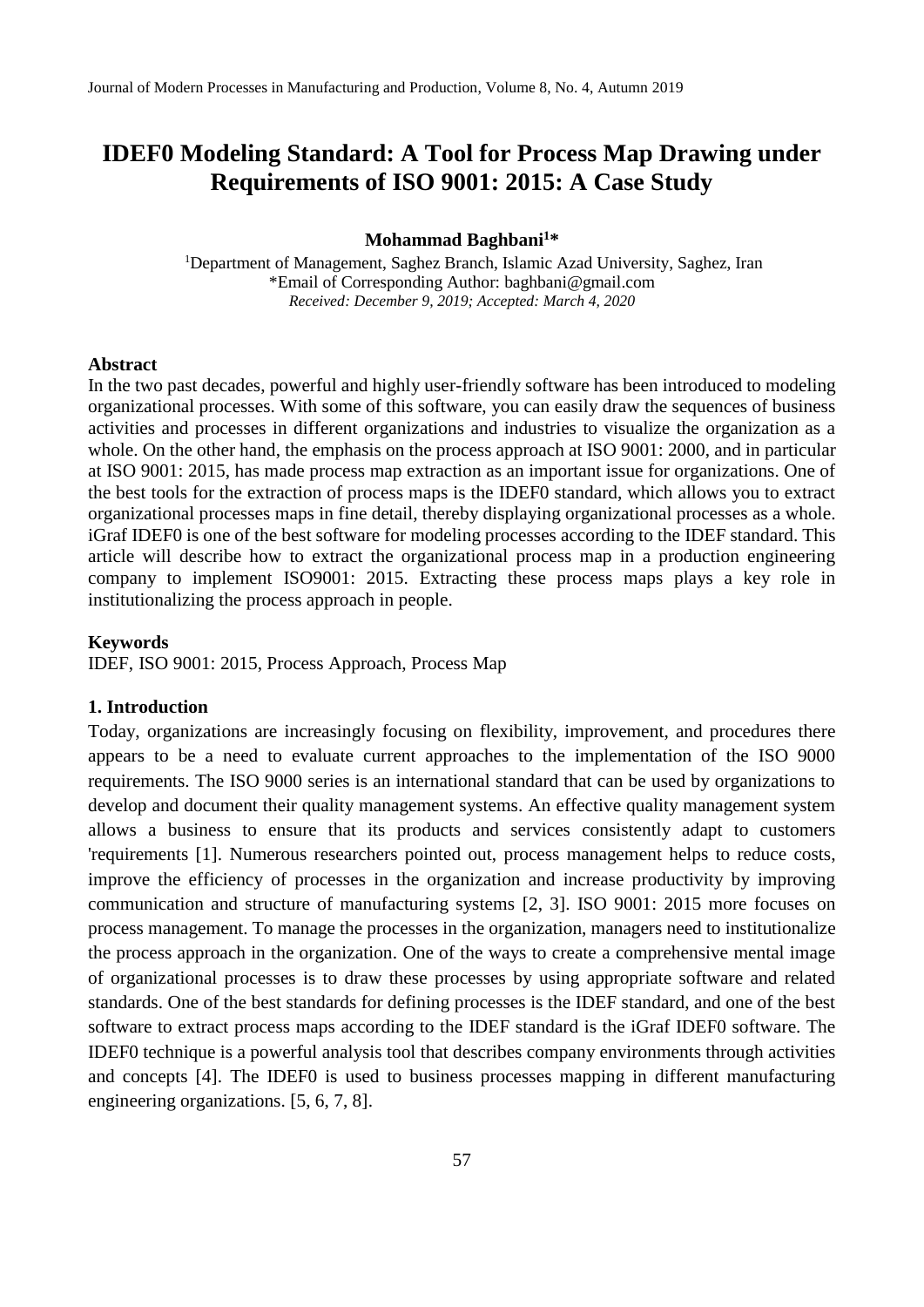IDEF0 Modeling Standard: A Tool for Process Map Drawing under Requirements of ISO 9001: 2015: A…, pp. 57-66

## **2. Literature Review**

# *2.1 ISO 9001 and Process approach*

All the requirements of ISO 9001:2015 are related to one or more principles. These principles provide the reasons for the requirements and are thus very important [9]. ISO 9001 is related to business processes and specifies the requirements for a quality system. In the 2015 revision, the systems approach principle was removed and the process approach principle revised to include the phrase "interrelated processes that function as a coherent system" [9]. Pre-2015 versions were more widely used in manufacturing companies, But ISO 9001: 2015 applies to both manufacturing and service providers companies. In section 4.4 (Quality Management System and its Processes), in ISO 9001: 2015 the process requirements are as follows:

- 4.4 Q1: The organization shall establish, implement, maintain and continually improve a quality management system, including the processes needed and their interactions, under the requirements of this International Standard.
- 4.4 Q2: The organization shall maintain documented information to the extent necessary to support the operation of processes and retain documented information to the extent necessary to have confidence that the processes are being carried out as planned.
- 4.4 Q3: The organization shall determine the processes needed for the quality management system and their application throughout the organization and shall determine:
	- The inputs required and the outputs expected from these processes;
	- The sequence and interaction of these processes;
	- The criteria, methods, including measurements and related performance indicators needed to ensure the effective operation, and control of these processes;
	- The resources needed and ensure their availability;
	- The assignment of the responsibilities and authorities for these processes;
	- The risks and opportunities under the requirements of 6.1, and plan and implement the appropriate actions to address them;
	- The methods for monitoring, measuring, as appropriate, and evaluation of processes and, if needed, the changes to processes to ensure that they achieve intended results;
	- Opportunities for improvement of the processes and the quality management system [10].

## *What is the process approach?*

All organizations use processes to achieve their objectives. A process is a set of interrelated or interacting activities that use inputs to deliver an intended output [11]. The process approach is expressed in ISO 9001: 2015 as follows: Consistent and predictable results are achieved more effectively and efficiently when activities are understood and managed as interrelated processes that function as a coherent system [9]. The process approach was first introduced in ISO 9001: 2000, but its requirements in the latest standard version(ISO 9001: 2015), have become clearer and less ambiguous. The process approach had a significant impact on the way requirements were expressed.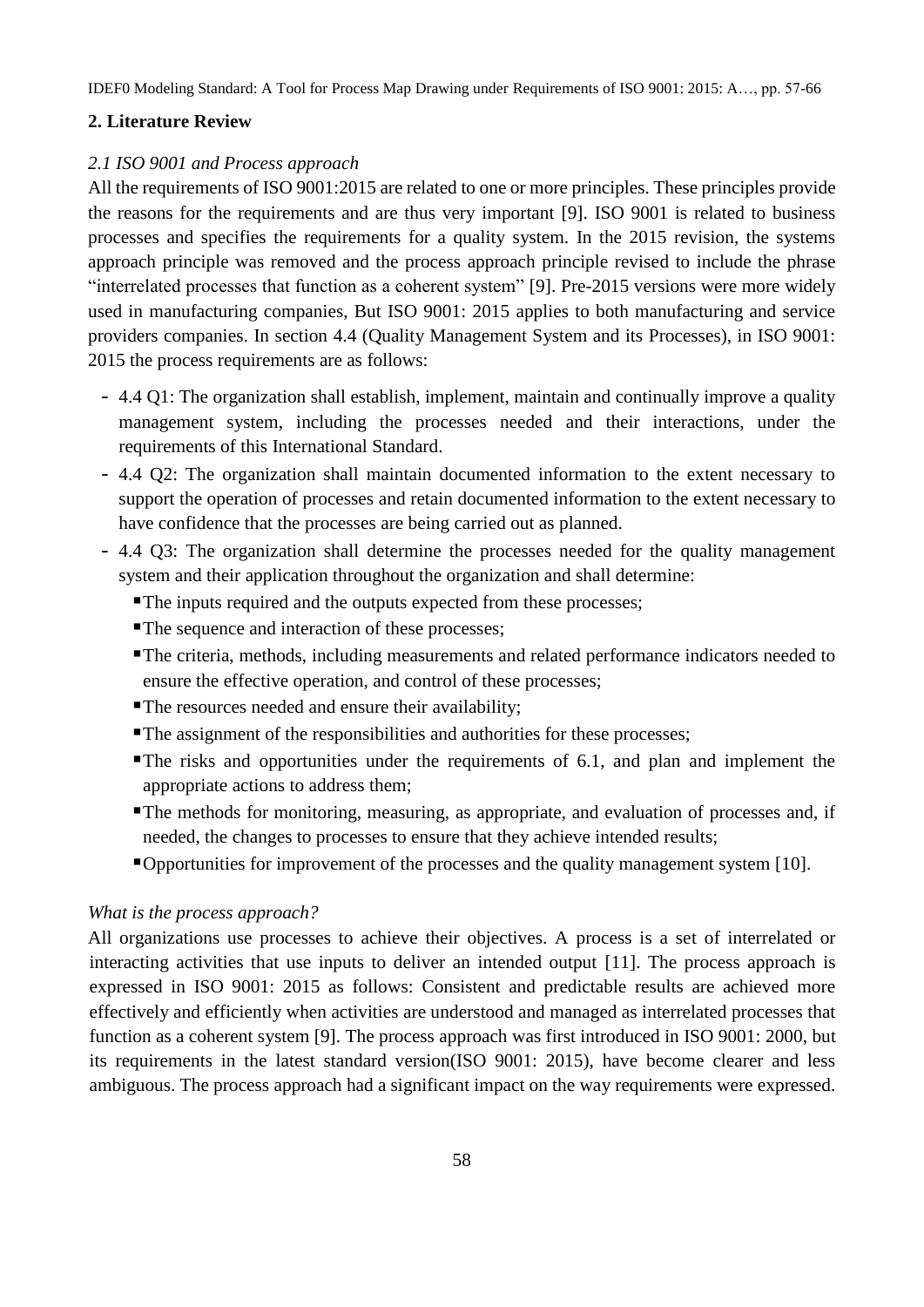# *2.2 Process Documentation*

Today, documentation is one of the main needs of industrial, commercial and public organizations [12]. Documentation is a useful and effective way to identify, document and control activities and processes that affect the quality of goods or services in any organization [13]. The scope of application of documentation covers all information, standards, records, and documents of organizations. This is especially true for processes and is essential in any industry organization, especially large and medium-sized organizations. In any organization for documenting records, a specific structure and method must be defined. This structure can be unique or several organizations follow the same structure and model. The ISO 9000 family standards, and IDEF0, outline the minimum procedures and requirements for documenting systems, processes, records, and other organizational events [12].

# *2.3 IDEF0 Standard*

IDEF0 or " Integrated Definition for Function Modeling "is a standard established by the US Air Force in 1981 as a standard and common methodology for providing uniform and well-defined models to display the relationship between activities, functions, and tasks [12, 14, 15, 16]. IDEF0 is one of the best tools for functional modeling [1]. In its original form, IDEF0 includes both a definition of a graphical modeling language (syntax and semantics) and a description of a comprehensive methodology for developing models. The specification of this standard is to consider the relationship between underlying processes and sub-processes, identify relationships of activities, and provide a holistic view of all processes within a system [12, 14]. IDEF0 is a tool for the design of the model of decisions, actions, and activity of an organization or system [17, 18]. IDEF0 functional modeling is a hierarchical functional decomposition, consisting of five elements. In the IDEF0 functional model, the activity (or process) is represented by boxes. Arrows on the diagrams are called ICOM, which stand for:

**I:** Input (on the left), something used in an activity, for example, material;

**C:** Control (on the top), controls or conditions activities, for example, the standard of education;

**O:**Output (on the right), activity result, for example, product or services and **M:** Mechanism (on the bottom), for example, employees who perform that activity [12, 14, 15]. As mentioned above the IDEF0 is a set of activities that takes certain inputs and, utilizing some mechanism, and subject to certain controls transform the inputs into outputs[19].

In the two past decades, powerful and highly user-friendly software has been introduced to modeling organizational processes. With some of this software, you can easily draw the sequences of business activities and processes in different organizations and industries to visualize the organization as a whole. Figure 1 shows how the five process factors are placed in the iGraf IDEF0 software.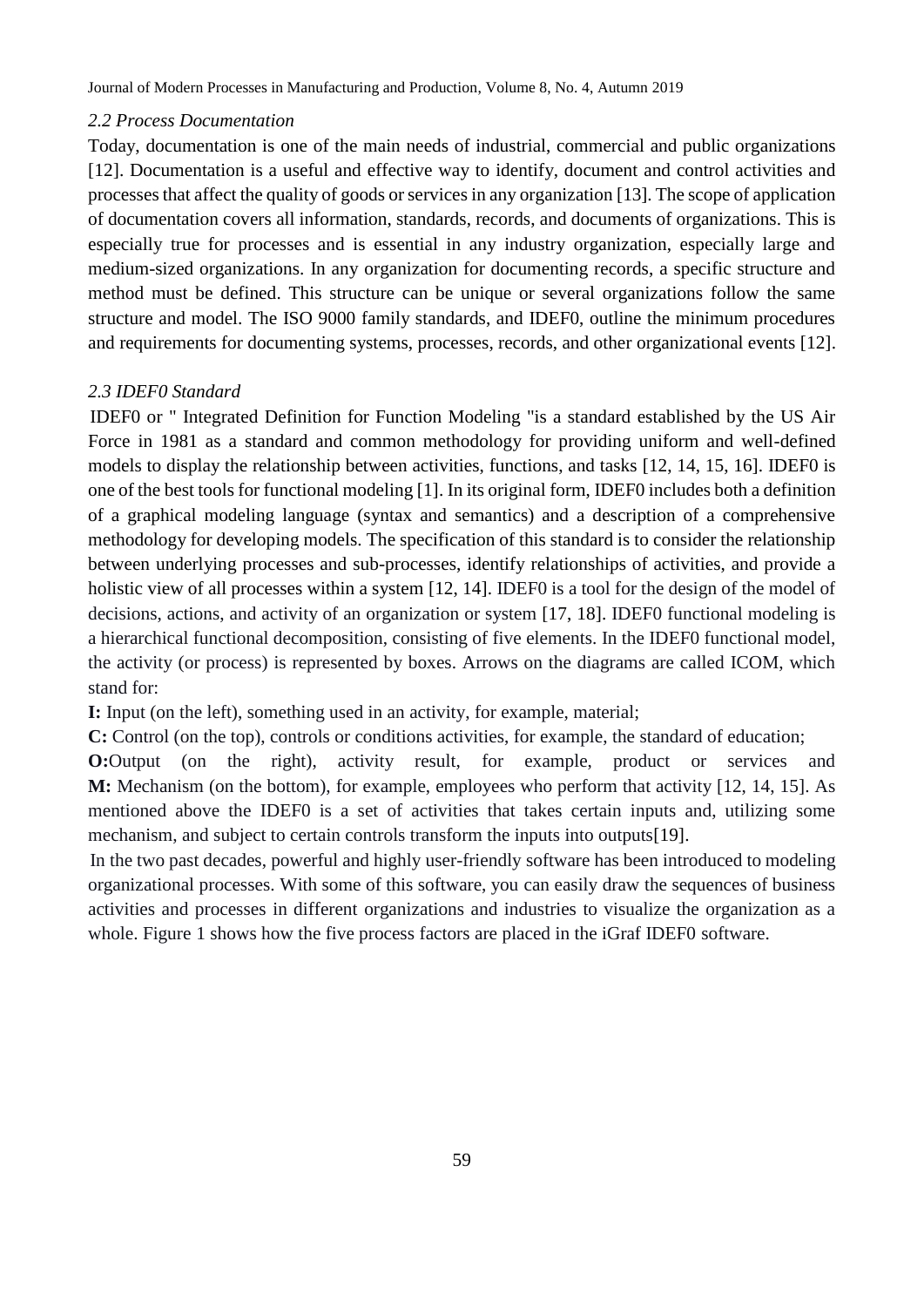IDEF0 Modeling Standard: A Tool for Process Map Drawing under Requirements of ISO 9001: 2015: A…, pp. 57-66



Figure1. IDEF0 process model Representationin iGRAF software

The characteristic of the IDEF0 modeling technique is that each activity and the ICOM's can be decomposed in more detailed levels of analysis (Figure 2) [20].



Figure 2. Decomposition construction of an IDEF0 model

A single process represented in the top-level context diagram may be decomposed into its major subprocess by creating its child diagram. In IDEF0 software if the process has a shadow, it means that it has several sub-processes or activities that can be clicked on and observed its processes/sub-activities. In turn, each of these sub-functions may be decomposed. We can move to higher processes by clicking on the parent arrow. So a chart may contain a parent chart (including parent boxes) and a child chart (details of their parent box). Therefore, the process map can be easily extracted with this software. The hierarchical nature of IDEF0 allows the system to easily extract more details and make it useful for decision making.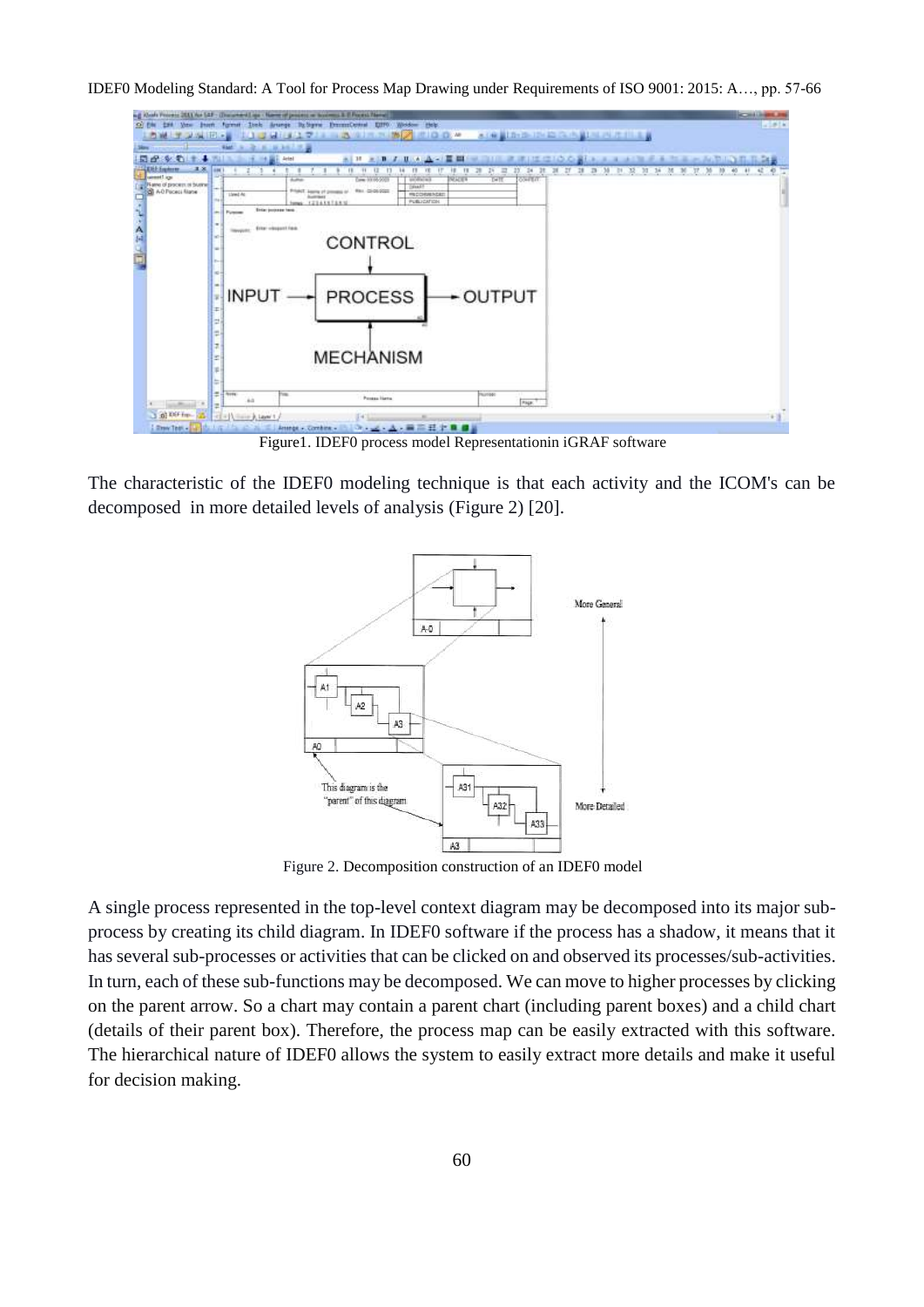Journal of Modern Processes in Manufacturing and Production, Volume 8, No. 4, Autumn 2019

Additional IDEF techniques were developed for information analysis (IDEF1), dynamic analysis (IDEF1x), and process modeling (IDEF3) [3, 21, 22]. Among the different IDEF techniques may the IDEF0 be the most widely used version in manufacturing process analysis [23].

# **3. Research Methodology**

To carry out this research, specialized texts related to ISO 9001: 2015 and numerous articles on IDEF0 and process approach were downloaded from sciencedirect.com and the subject literature was thoroughly studied and analyzed. Then the concepts of the process approach were fully explained in a workshop for Kanya Noor Barzin Zagros Company (LED lamp manufacturer) managers. Next, by conducting specialized meetings with process owners, the details of the company processes were extracted and all necessary documentation for process optimization was compiled and process maps were drawn by using iGRAF IDEF0 software. According to the process approach, we divided the types of processes available in the company into three types: main processes, management processes, and support processes. Finally, in a meeting attended by all managers, the processes outlined in the iGRAF IDEF0 software were presented and the effectiveness of this process mapping in creating a holistic process approach in the organization was discussed and analyzed.

# **4. Findings**

Figure 3 is the first output of the iGraf IDEF0 software which shows a zero-level diagram of organizational processes map in the Kanya Noor Barzin Zagros Company.



Figure3. Process map of Kanya Noor Barzin Zagros Company (zero-level)

Under creating sub-processes, each of the inputs, outputs, controls, and mechanisms of the main (upper) process must be assigned to the next level and linked to their respective sub-processes. Figure 3 shows the three kinds of processes in the Kanya Noor Barzin Zagros Company.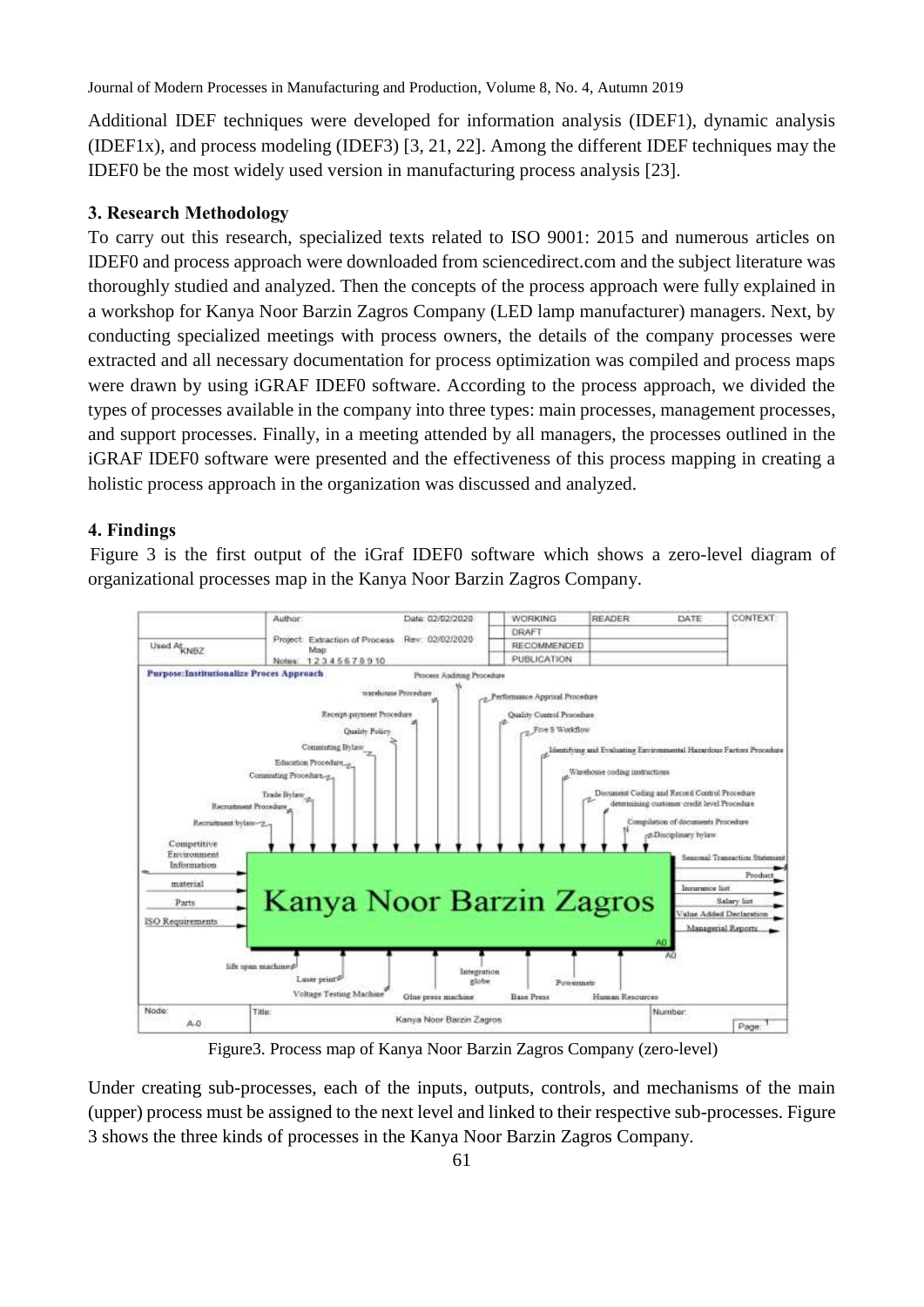

IDEF0 Modeling Standard: A Tool for Process Map Drawing under Requirements of ISO 9001: 2015: A…, pp. 57-66

Figure4. Decomposition of box A0: Processes Map of KNBZ Company

As shown in Figure 4, the processes in the company are decomposed into three child processes (functions): management processes, support processes, and main processes. Figure 5 presents the subprocesses required to perform management processes under ISO 9001: 2015 requirements.



Figure5. Decomposition of box A1, Management Processes

As shown in the figure, management processes in this company are decomposed into four child processes of planning, organizing, leadership, and control. Another type of processes in the company are support processes. Figure 6 shows the expansion of these processes.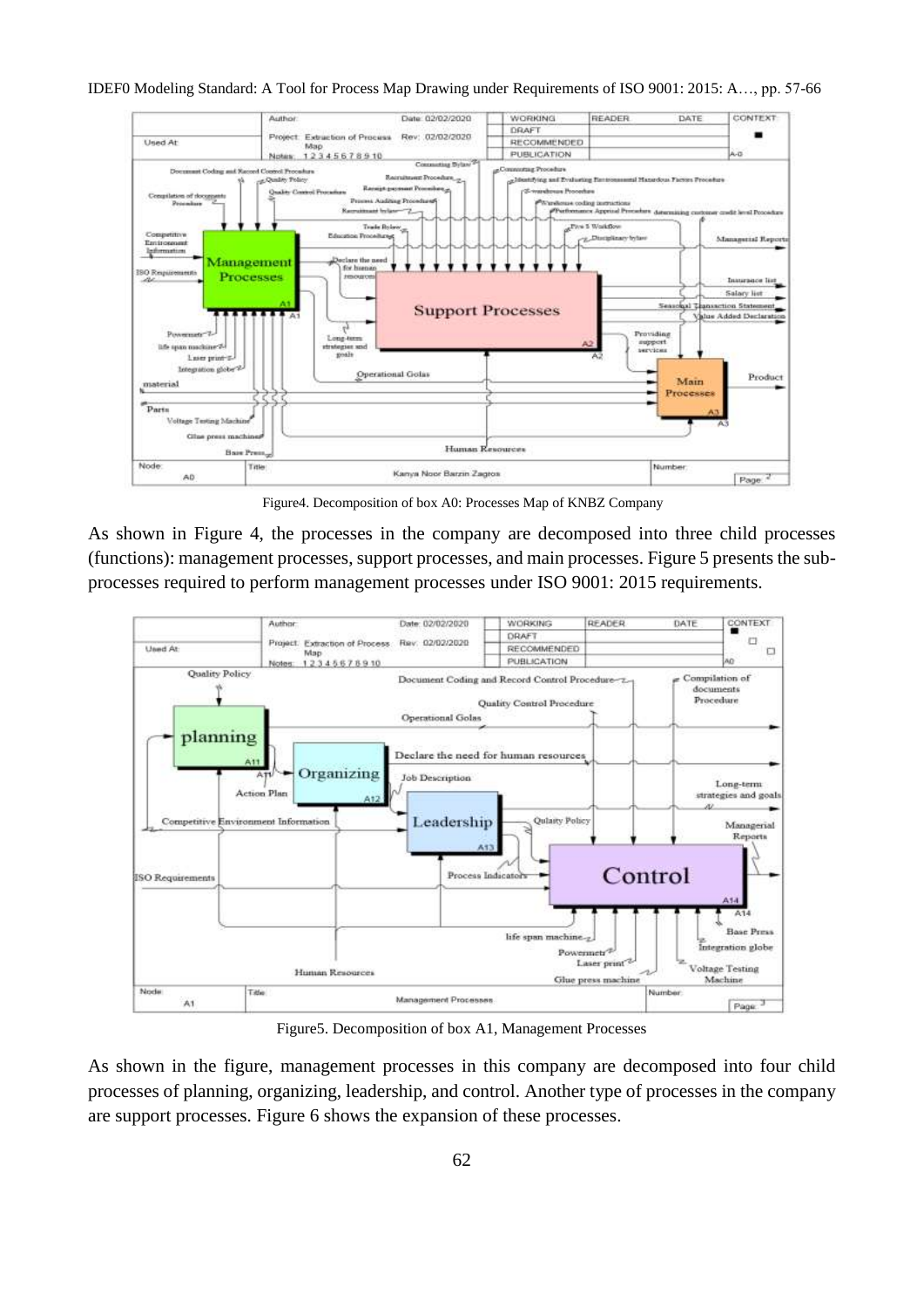



Figure6. Decomposition of box A2, Support Processes

The figure shows support processes under the requirements of clause 7 (support) of ISO 9001: 2015. The sub-processes related to the main processes are shown in Figure 7.



Figure7. Decomposition of box A3, Main Processes

The main processes in the company include three processes: production, marketing, and sales. The company's main mission is to produce all kinds of LED lamps. The following diagram shows the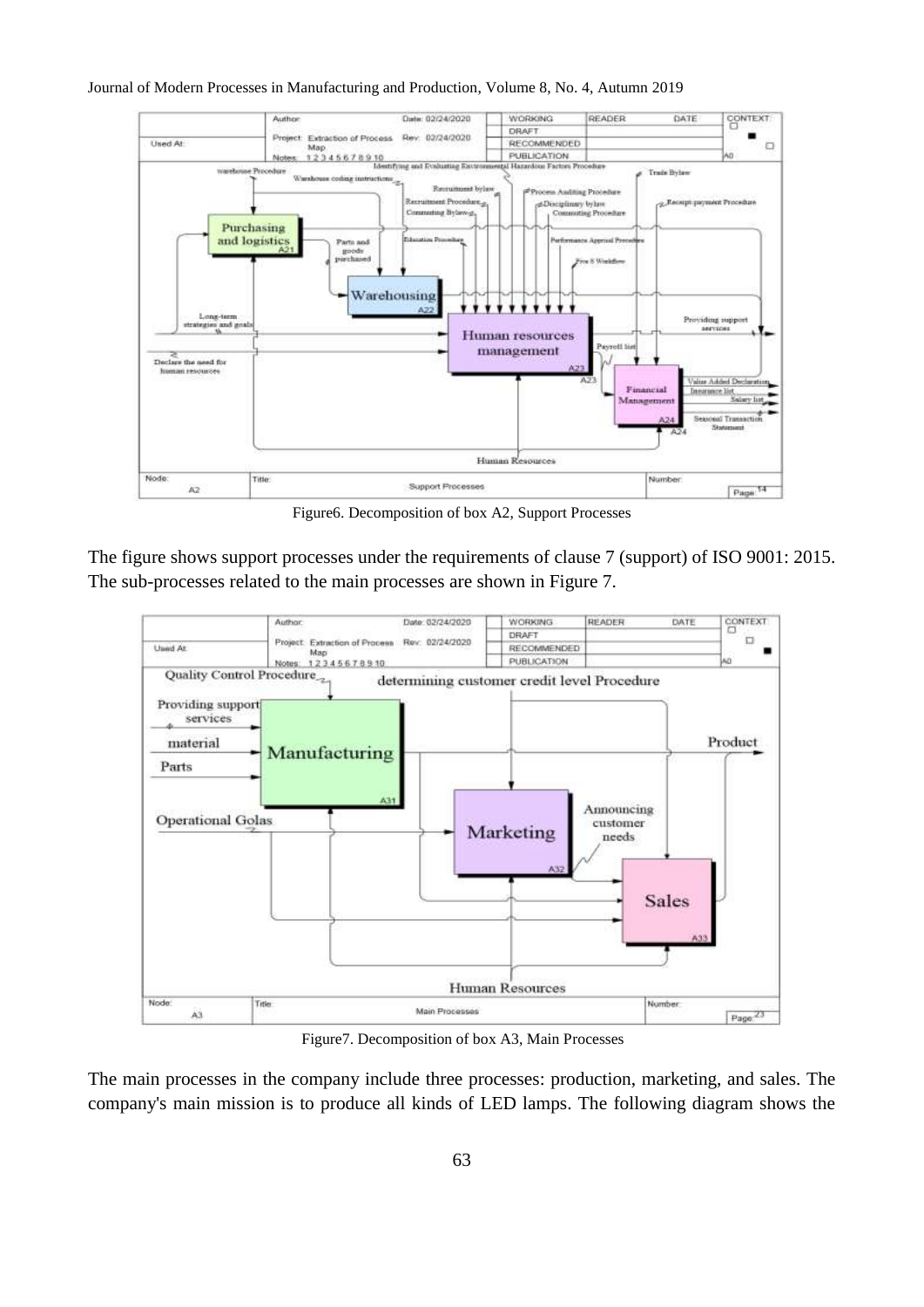IDEF0 Modeling Standard: A Tool for Process Map Drawing under Requirements of ISO 9001: 2015: A…, pp. 57-66

production process of the company.

As seen in Figure 8, tracing the production process will give a holistic, systematic view of the process involved, in other words, extracting such process diagrams will produce a mental image in a coherent whole. IDEF software can break down processes to the level of activity.



Figure8. OPC of LED Lump Production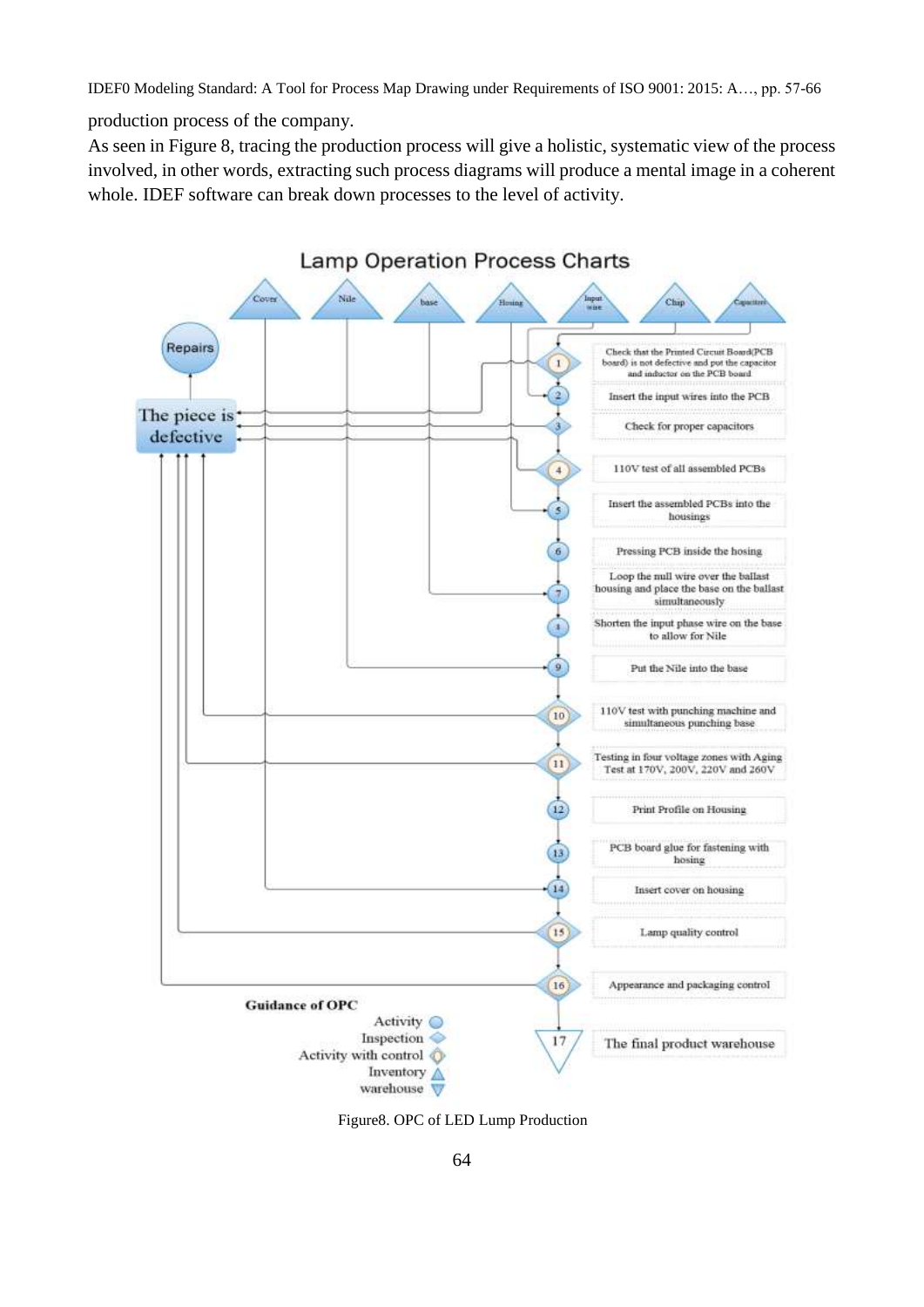Journal of Modern Processes in Manufacturing and Production, Volume 8, No. 4, Autumn 2019

#### **5. Results and Discussion**

All managers at the company acknowledged that having a business process map created a helicopter view and enhanced their understanding of the process approach to implementing ISO 9001: 2015 requirements. Therefore, given that process orientation is one of the key requirements of ISO 9001: 2015, it can be said that the use of appropriate tools for designing and drawing processes in the organization has become a requirement. So one of the best tools for creating a business process map is to use the IDEF0 standard. Process map extraction with iGraf IDEF0 creates a comprehensive picture of the processes and activities of the organization. These processes maps, first of all, institutionalize the process attitude in the organization, and secondly, represent the documents developed in the ISO standard as controllers of the quality management system. Third, by listing the process mechanisms, it provides a list of all the tools and resources needed to perform the organization's activities. Modeling these processes requires understanding the entire organization and all the requirements and clauses of ISO 9001: 2015. With the proposed modeling of IDEF0, we can draw a comprehensive picture of processes and their relationships so that each viewer can analyze their processes, sequences and their classification, inputs, outputs, controllers and process mechanisms.

#### **6. References**

- [1] Gingele, J., Childe, S.J., Miles, ME. 2002. A modelling technique for re-engineering business processes controlled by ISO 9001. Computers in Industry. 49:235–51.
- [2] Gazova, A., Papulova, Z., Papula, J., editors. 2016. The application of concepts and methods based on process approach to increase business process efficiency. 3rd Global Conference On Business, Economics, Management And Tourism. Rome, Italy: Procedia Economics and Finance.
- [3] Kusiak, A., Nick Larson, T., Wang, JR. 1994. Reengineering of design and manufacturing processes. Computers & Industrial Engineering. 26(3):521-36.
- [4] Baghbani, M., Iranzadeh, S., Bagherzadeh Khajeh, M. 2018. Extracting manufacturing process map in the form of the IDEF model prerequisite for the Implementation of PFMEA in the Sugar Industry. Journal of Modern Processes in Manufacturing and Production. 7(2):79-93.
- [5] Liang, JS. 2018. An ontology-oriented knowledge methodology for process planning in additive layer manufacturing. Robotics and Computer Integrated Manufacturing. 53:28-44.
- [6] ul Islam, A. 1997. Derivation of selection criteria of CIM database using IDEF0. Computers & Industrial Engineering. 33(1-2):31-34.
- [7] Al-Ahmari, AMA, Ridgway K. 1999. An integrated modelling method to support manufacturing systems analysis and design. Computers in Industry. 38(3): 225-238.
- [8] Mas, F., Racero, J., Oliva, M., Morales-Palma, D. 2019. Preliminary ontology definitionfor aerospace assembly lines in Airbus using Models for Manufacturing methodology. nternational Conference on Changeable, Agile, Reconfigurable and Virtual Production :Procedia Manufacturing. 38: 207-13.